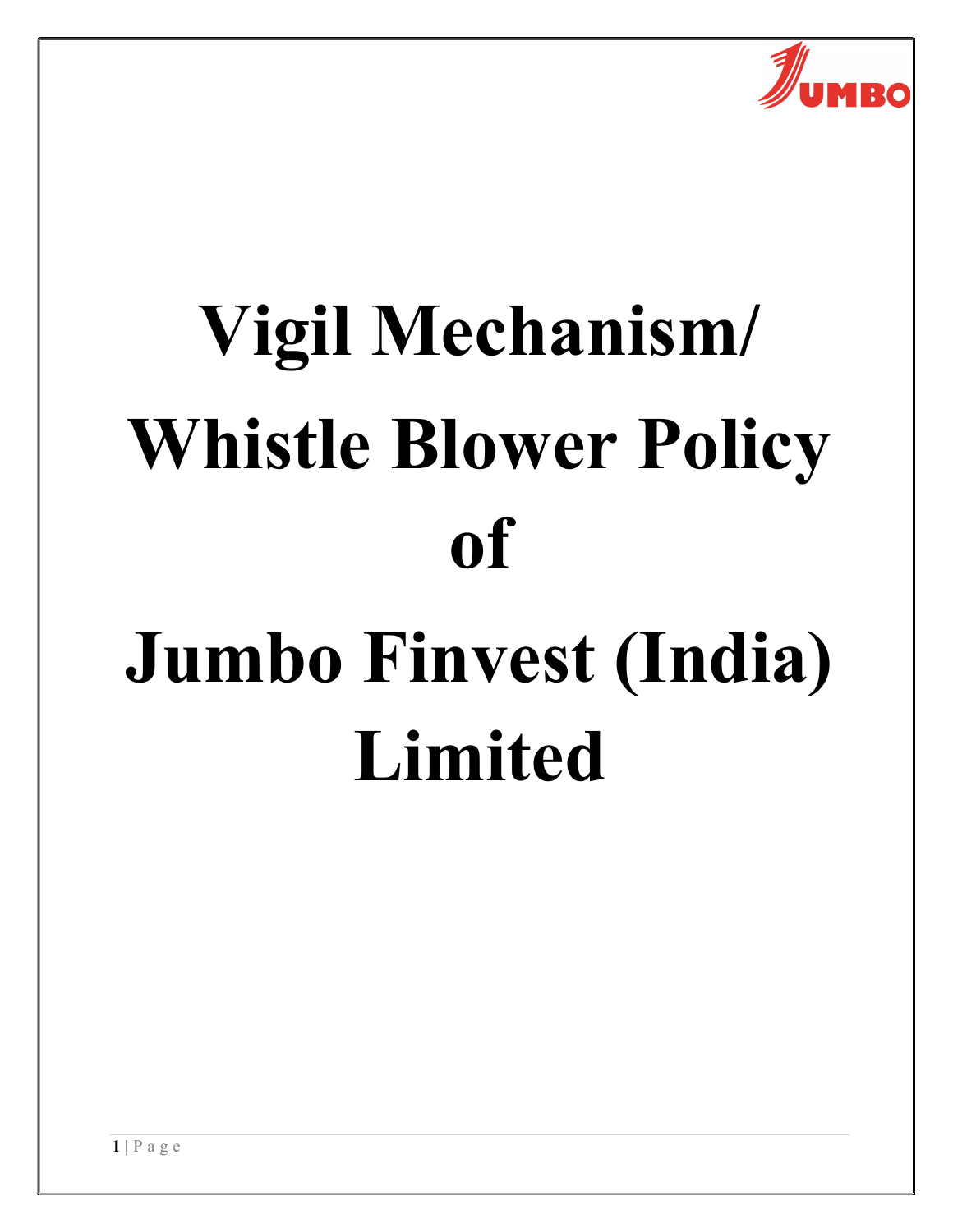

# 1. PREFACE

The Company believes in the conduct of the affairs of its constituents in a fair and transparent manner by adopting highest standards of professionalism, honesty, integrity and ethical behavior. The Company is committed to developing a culture where it is safe for all Employees and Directors to raise concerns about any irregularity, unethical practice and/ or misconduct. The purpose of this policy is to provide a framework to promote a responsible and secure Whistle Blowing and to protect directors/employees wishing to raise a concern about serious irregularities within the Company. The Policy neither releases employees from their duty of confidentiality in the course of their work, nor is it a route for taking up a grievance about a personal situation.

# 2. COMPLIANCES & PURPOSE

Section 177 of the Companies Act, 2013 read with Rules 7 of The Companies (Meetings of Board and its Powers) Rules, 2014, requires every listed Company and a company which accepts deposits from the public or a company which has borrowed money from banks and public financial institutions in excess of Rs. 50 Crores to establish a Vigil Mechanism for the directors and employees to report genuine concerns in such manner as may be prescribed.

The Vigil Mechanism/Whistle Blower Policy has been formulated as part of corporate governance norms and transparency where the employees, customers, stakeholders or any other concerned persons are encouraged to refer any Protected Disclosures which have not been resolved or satisfactorily resolved within the usual applicable protocols. The employees may refer any Protected Disclosures covering areas such as corruption, misuse of office, criminal offences, suspected/ actual fraud, failure to comply with existing rules and regulations and acts resulting in financial loss / operational risk, loss of reputation, etc. detrimental to customers' interest/ public interest.

Such mechanism shall enable the stakeholders, including individual employees and their representative bodies, to freely communicate their concerns about illegal or unethical practices.

This policy shall provide a channel to the employees (including directors) and other stakeholders to report to the management about unethical behaviour, actual or suspected fraud or violation of the Codes of conduct or legal or regulatory requirements, incorrect or misrepresentation of any financial statements and reports and such other matters.

# 3. KEY DEFINITIONS

- a) Audit Committee: A Committee constituted by the Board of Directors of the Company in accordance provisions of the Section 177 of the Companies Act, 2013.
- b) Board: means the Board of Directors of the Company.
- c) "Company" means Jumbo Finvest (India) Limited.
- d) Disciplinary Action: any action that can be taken on the completion of or during the investigation proceedings including but not limiting to a warning  $\&$  imposition of fine, suspension from official duties or any such action as is deemed to be fit considering the gravity of the matter.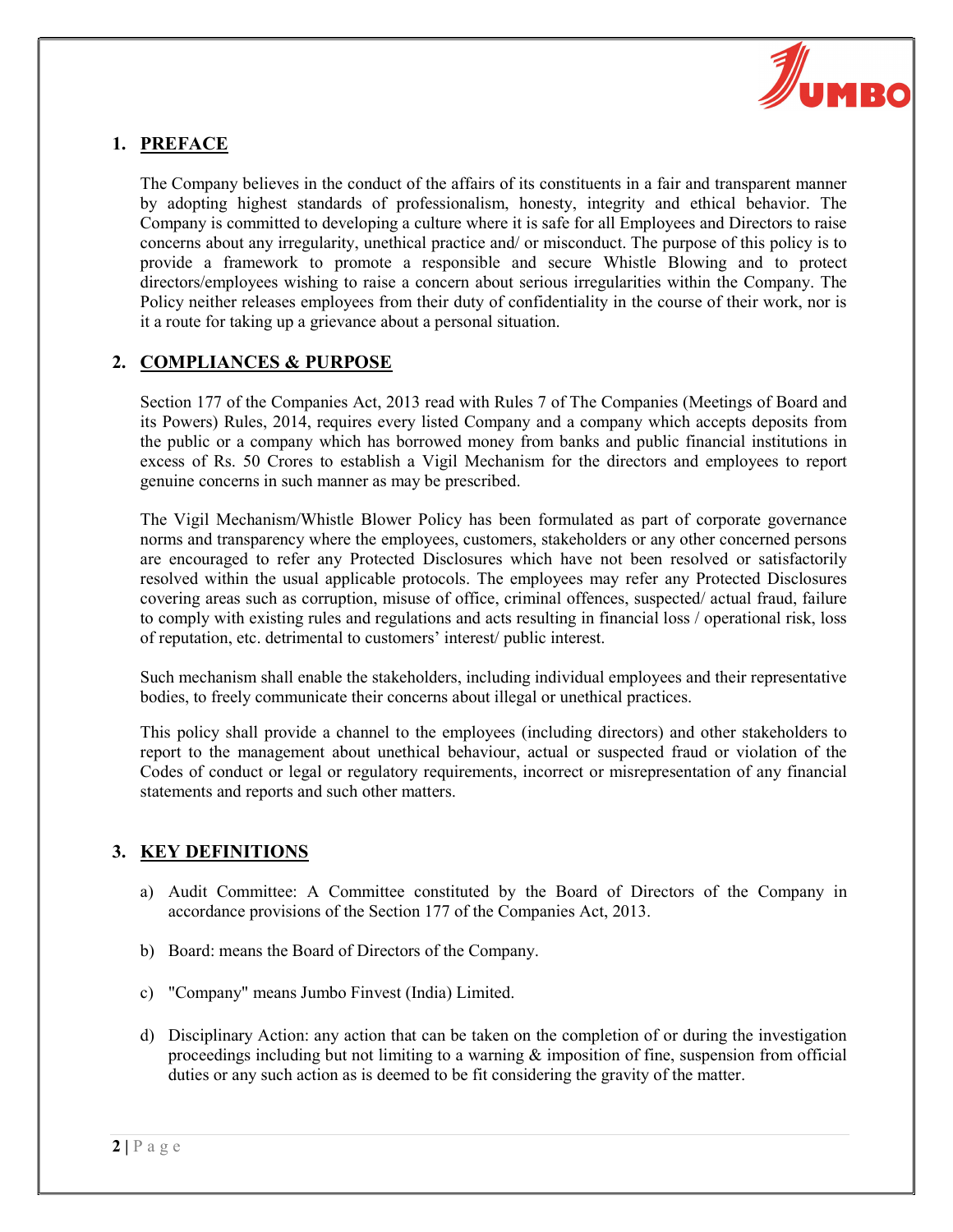

- e) Protected Disclosure: a concern raised by way of a written communication made in good faith that discloses or demonstrates information that may evidence unethical or improper activity. Protected Disclosures should be factual and not speculative in nature.
- f) Subject: a person against or in relation to whom a Protected Disclosure has been made or evidence gathered during the course of an investigation.
- g) Vigilance Officer: an officer appointed by the Company to receive protected disclosures from Whistle Blowers, maintaining records thereof, placing the same before the Audit Committee for its disposal and informing the Whistle Blower the result thereof.
- h) Whistle Blower: is an Employee or group of Employees or Directors of the Company who make a protected disclosure under this Policy and also referred to in this Policy as Complainant.

# 4. ELIGIBILTY

All Employees of the Company including Directors are eligible to make Protected Disclosures under the Policy in relation to matters concerning the Company.

### 5. SCOPE

Under the Policy, employees and relevant stakeholders of the Company having sufficient grounds for a concern can lodge Protected Disclosures. It is impossible to give an exhaustive list of the activities that constitute such misconduct/ malpractice/ violations but, broadly speaking we would expect the following acts to be reported:

- Fraudulent activities or activities in which there is suspected fraud.
- Intentional or deliberate non-compliance with laws, regulations and policies
- Questionable accounting practices including misappropriation of monies
- Illegal activities
- Corruption
- Deception
- Misuse/ Abuse of authority
- Violation of Company rules, manipulations and negligence
- Breach of contract
- Pilferage of confidential/propriety information
- Deliberate violation of law/regulation
- Wastage/ misappropriation of Company's funds/assets
- Malpractices/ events causing danger to public health and safety.

The following nature of Protected Disclosures shall not be covered in the policy:

- Protected Disclosures those are frivolous in nature.
- Issues relating to personal grievance (increment, promotion, etc.)
- Sexual harassment as it shall be covered by Policy on Prevention of Sexual Harassment which is covered in HR policy.

# 6. RECEIPT AND DISPOSAL OF PROTECTED DISCLOSURES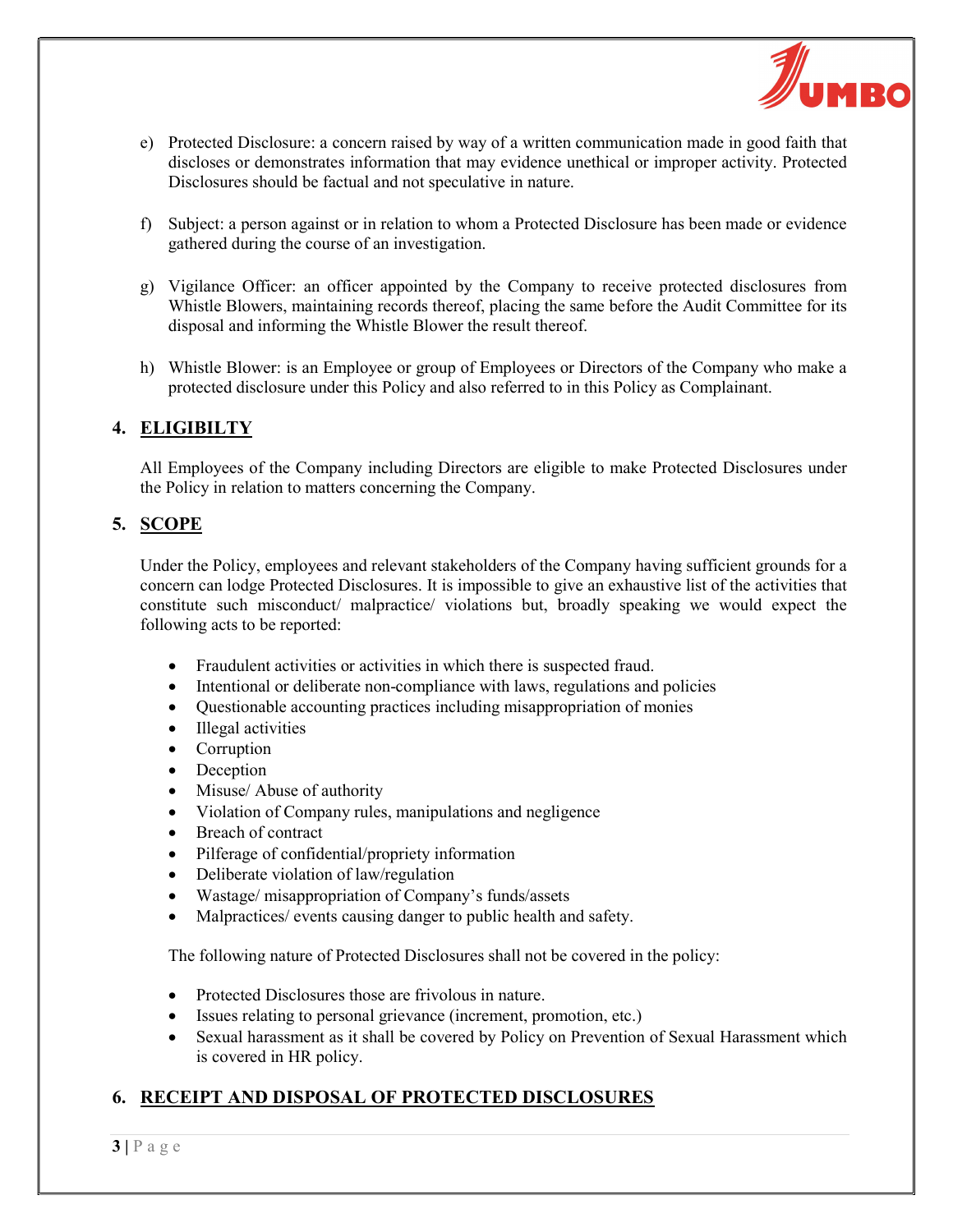

- I. All Protected Disclosures should be reported in writing by the complainant as soon as possible after the Whistle Blower becomes aware of the same so as to ensure a clear understanding of the issues raised and should be in the prescribed format as attached herewith as annexure 'A'.
- II. The Protected Disclosure should be submitted in a closed and secured envelop and should be super scribed as "Protected Disclosure under the Vigil Mechanism/Whistle Blower Policy of". If the complaint is not super scribed and closed as mentioned above, it will not be possible for the Committee to protect the complainant and the protected disclosure will be dealt with as id a normal disclosure. In order to protect identity of the complainant, the Vigilance Officer will not issue any acknowledgement to the complainant and they are advised neither to write their name/address on the envelope at outside. The Vigilance Officer shall assure that in case any further clarification is required he will get in touch with the complainant.
- III. The Protected Disclosure should be forwarded under a covering letter signed by the Whistle Blower. The Vigilance Officer/Chairman of the Audit Committee in exceptional cases as the case may be, shall detach the covering letter bearing the identity of the Whistle Blower and process only the Protected Disclosure.
	- All Protected Disclosures against Employees (except Vigilance Officer) should be addressed to the Vigilance Officer of the Company or to the Chairman of the Audit Committee in appropriate or exceptional cases. The contact details of the Vigilance Officer is as under:-

Name and Address of the Vigilance Officer: Mr. Siddharth Ajay Singh Whole-Time Director Jumbo Finvest (India) Limited R/o 201, Kanchan Apartment, Opp. LBS College, Tilak Nagar, Jaipur-302004 Email ID- siddharth@jumbofin.com

• Protected Disclosure against the Vigilance Officer and any of the Directors of the Company should be addressed to the Chairman of the Audit Committee. The contact details of the Chairman of the Audit Committee is as under:-

Name and Address of the Chairman of Audit Committee: Mr. Tarachand Chaudhary R/o Vill. Bajawa Rawatka Bajawa, Jhunjhunu-333021 Email ID- tc.bajawa@gmail.com

- IV. On receipt of the Protected Disclosure the Vigilance Officer/Chairman of the Audit Committee, as the case may be, shall make a record of the Protected Disclosure and also ascertain from the Whistle Blower whether he was the person who made the Protected Disclosure or not. He shall also carry out an initial investigation either himself or by involving any other Officer of the Company or an outside agency before referring the matter to the Audit Committee of the Company for further appropriate investigation and action as needed. The record shall include: -
	- Whether the same Protected Disclosure was raised previously by anyone, and if so, the outcome thereof;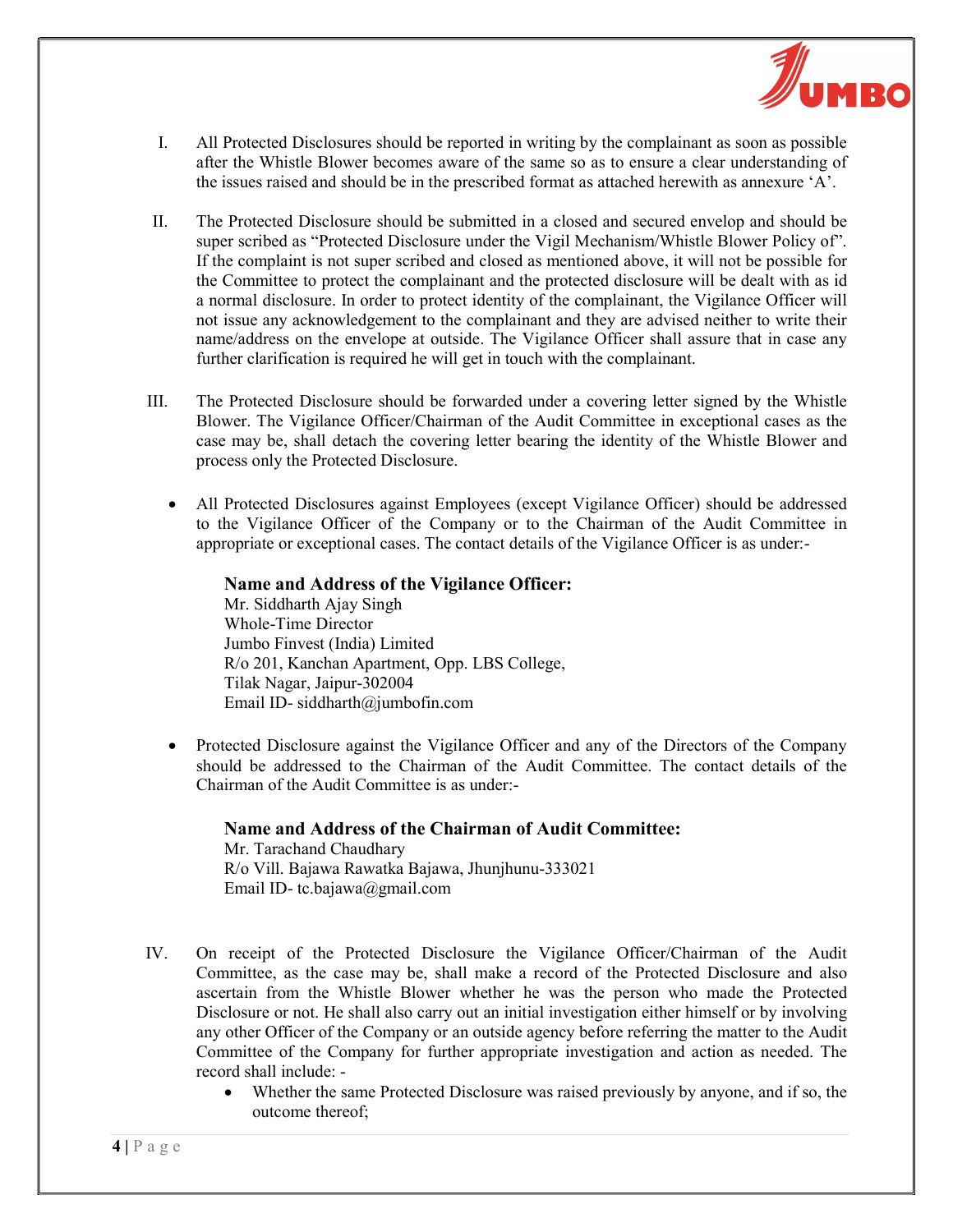

- Whether the same Protected Disclosure was raised previously on the same subject;
- Details of actions taken by Vigilance/Chairman for processing the Protected Disclosure;
- Findings of the Audit Committee;
- The recommendations of the Audit Committee/other action(s);
- Such other records as the circumstances require;
- V. The Audit Committee, if deems fit, may call for further information or particulars from the Whistle Blower.

### 7. INVESTIGATION AND PROCEDURE THEREOF

- All protected disclosures under the Policy will be recorded and thoroughly investigated;
- The decision to conduct an investigation is by itself not an accusation and is to be treated as a neutral fact finding process;
- The Subject has a right to consult with a person or persons of their choice, other than the Vigilance Officers/Investigators and/or members of the Audit Committee and/or the Whistle Blower;
- The Subject has a responsibility not to interfere with the investigation. Evidence shall not be withheld, destroyed or tampered with, and the witness shall not be influenced, coached, threatened or intimidated by the Subject;
- Unless there are compelling reasons not to do so, the Subject shall be given the opportunity to respond to material findings contained in the investigation report. No allegation of wrongdoing against a Subject shall be considered as maintainable unless there is good evidence in support of the allegation;
- The Subject has a right to be informed of the outcome of the investigation. If allegations are not sustained, the Subject should be consulted as to whether public disclosure of the investigation results would be in the best interest of the Subject and the Company;
- The investigation shall be completed normally within ninety days of the receipt of the Protected Disclosure and is extendable by such period as the Audit Committee deems fit; however, the justification for the extension of time shall be recorded by the Audit Committee;

# 8. DECISION AND REPORTING

- I. If an investigation leads the Vigilance Officer/Chairman of the Committee to conclude that an improper or unethical act has been committed, the Vigilance Officer/Chairman of the Committee shall recommend to the management of the Company to take such disciplinary or corrective action as he may deem fit. It is clarified that any disciplinary or corrective action initiated against the Subject as a result of the findings of an investigation pursuant to this Policy shall adhere to the applicable personnel or staff conduct and disciplinary procedures.
- II. The Vigilance Officer shall submit a report to the Chairman of the Committee on a regular basis about all Protected Disclosures referred to him/her since the last report together with the results of investigations, if any.
- III. In case the Subject is the Chairman of the Committee after examining the Protected Disclosure shall forward the protected disclosure to other members of the Committee if deemed fit. The Committee shall appropriately and expeditiously investigate the Protected Disclosure.
- IV. If the report of investigation is not to the satisfaction of the complainant, the complainant has the right to report the event to the appropriate legal or investigating agency.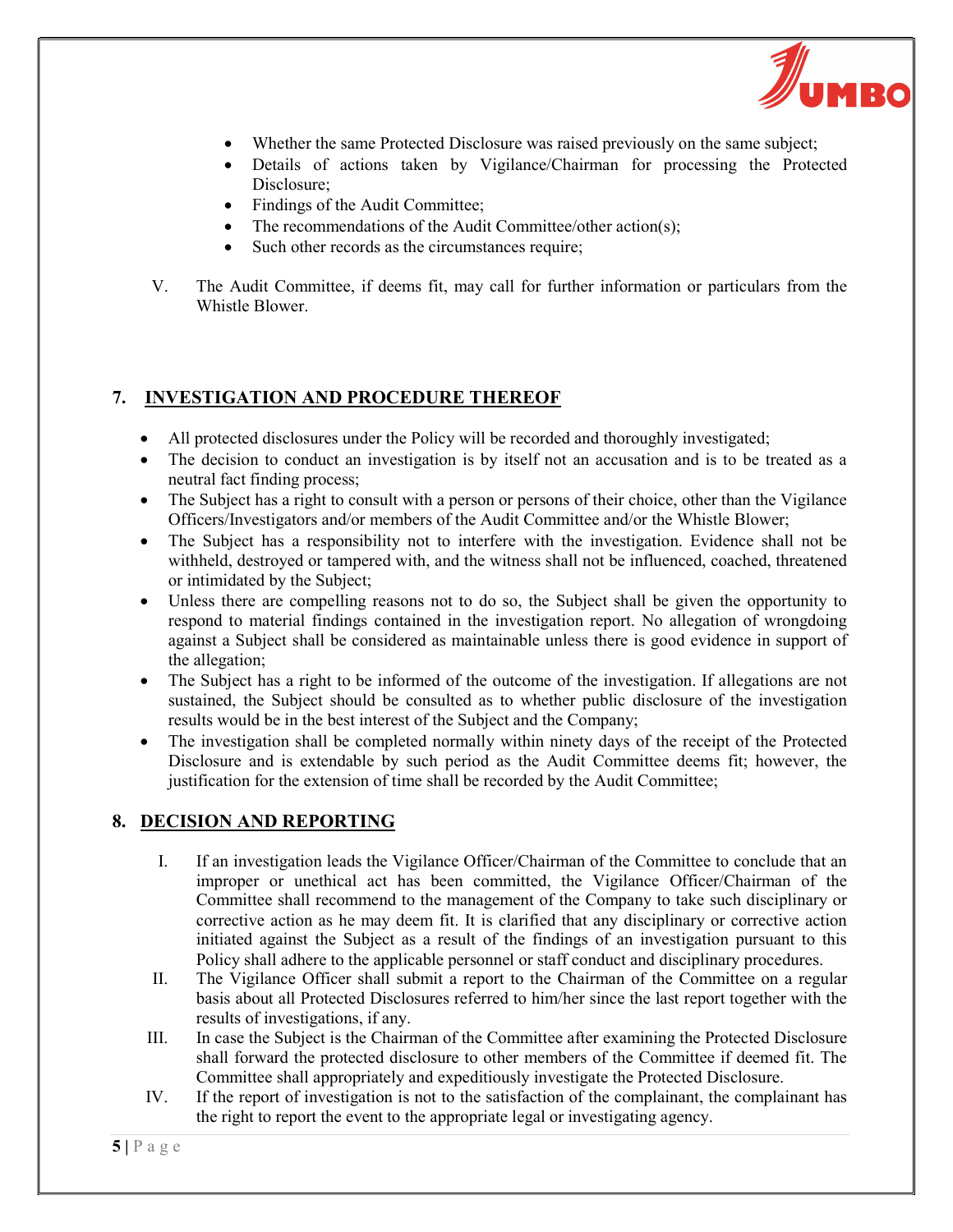

V. A complainant who makes false allegations of unethical & improper practices or about alleged wrongful conduct of the subject to the Vigilance Officer or the Committee shall be subject to appropriate disciplinary action in accordance with the rules, procedures and policies of the Company.

# 9. SECRECY/CONFIDENTIALITY

- I. The Whistle Blower, Vigilance Officer, Members of Audit Committee, Subject and everybody involved in the process shall:
	- Maintain confidentiality of all matters under the Policy;
	- Discuss only to the extent or with those persons as required under the Policy for completing the process of investigations;
	- Not keep related papers unattended anywhere at any time;
	- Keep related electronic mails/files under password;

### 10. PROTECTION

- I. No unfair treatment will be meted out to a Whistle Blower by virtue of his/her having reported a Protected Disclosure under this Policy. The Company, as a policy, condemns any kind of discrimination, harassment, retaliation victimization or any other unfair employment practice being adopted against Whistle Blower. Complete protection will, therefore, be given to Whistle Blower against any unfair practice. Those working for or with the Company who engages in retaliation or other means as described above against the Whistle Blower may also be subjected to civil, criminal and legal action in accordance with governing laws besides disciplinary action by the Company.
- II. The identity of the Whistle Blower shall be kept confidential to the extent possible and permitted under the applicable laws.
- III. Any other Employee assisting in the said investigation or furnishing evidence shall also be protected to the same extent as the Whistle Blower.

### 11. RETENTION OF DOCUMENTS

All Protected disclosures in writing or documented along with the results of Investigation relating thereto, shall be retained by the Company for a period of 8 (Eight) years or such other period as specified by any other law in force, whichever is more.

### 12. ADMINISTRATION AND REVIEW OF THE POLICY

The Chairman of the Committee shall be responsible for the administration, interpretation, application and review of this policy. The Chairman of the Committee also shall be empowered to bring about necessary changes to this Policy, if required at any stage with the concurrence of the Committee.

### 13. AMENDMENT

The Company reserves its right to amend or modify this Policy in whole or in part, at any time without assigning any reason whatsoever.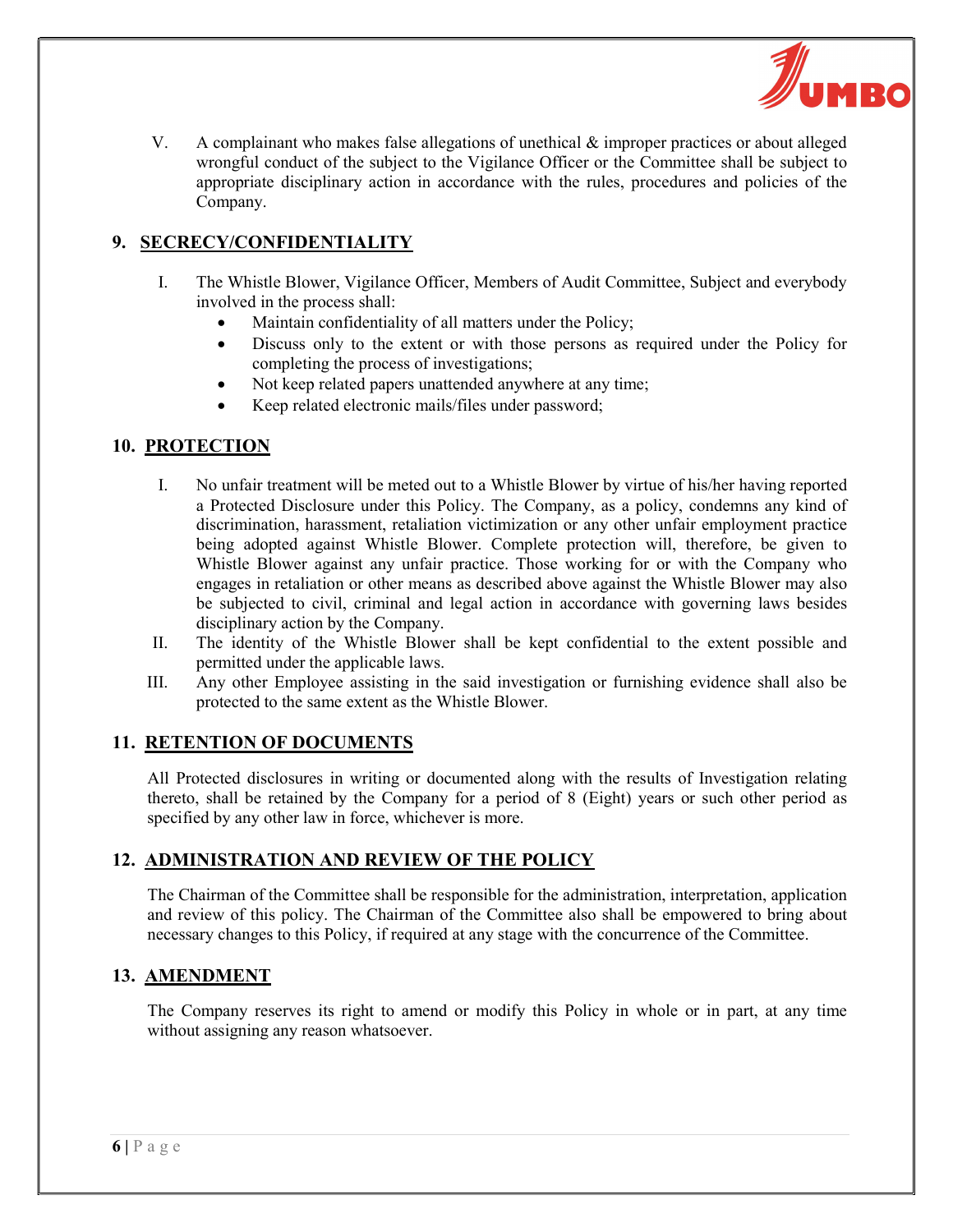

# Annexure -'A'

# SAMPLE FORMAT FOR WHISTLE BLOWING

| Date                                      | ٠<br>٠                 |  |
|-------------------------------------------|------------------------|--|
| Name of the Employee/Director             | $\bullet$<br>$\bullet$ |  |
| <b>E-Mail id of the Employee/Director</b> | $\bullet$<br>$\bullet$ |  |
| <b>Communication Address</b>              | $\bullet$<br>٠         |  |
| <b>Contact No.</b>                        | $\bullet$<br>٠         |  |
| Subject matter which is reported          | $\bullet$<br>٠         |  |
| Name of the person/event focused at       | $\bullet$<br>$\bullet$ |  |
| <b>Brief about the concern</b>            | $\bullet$<br>٠         |  |
| Evidence (enclose, if any)                | ٠<br>$\bullet$         |  |

# Signature

(Note: The whistle blowing shall be submitted at least within 30 days of the occurrence of the concern/event (or) before occurrence)